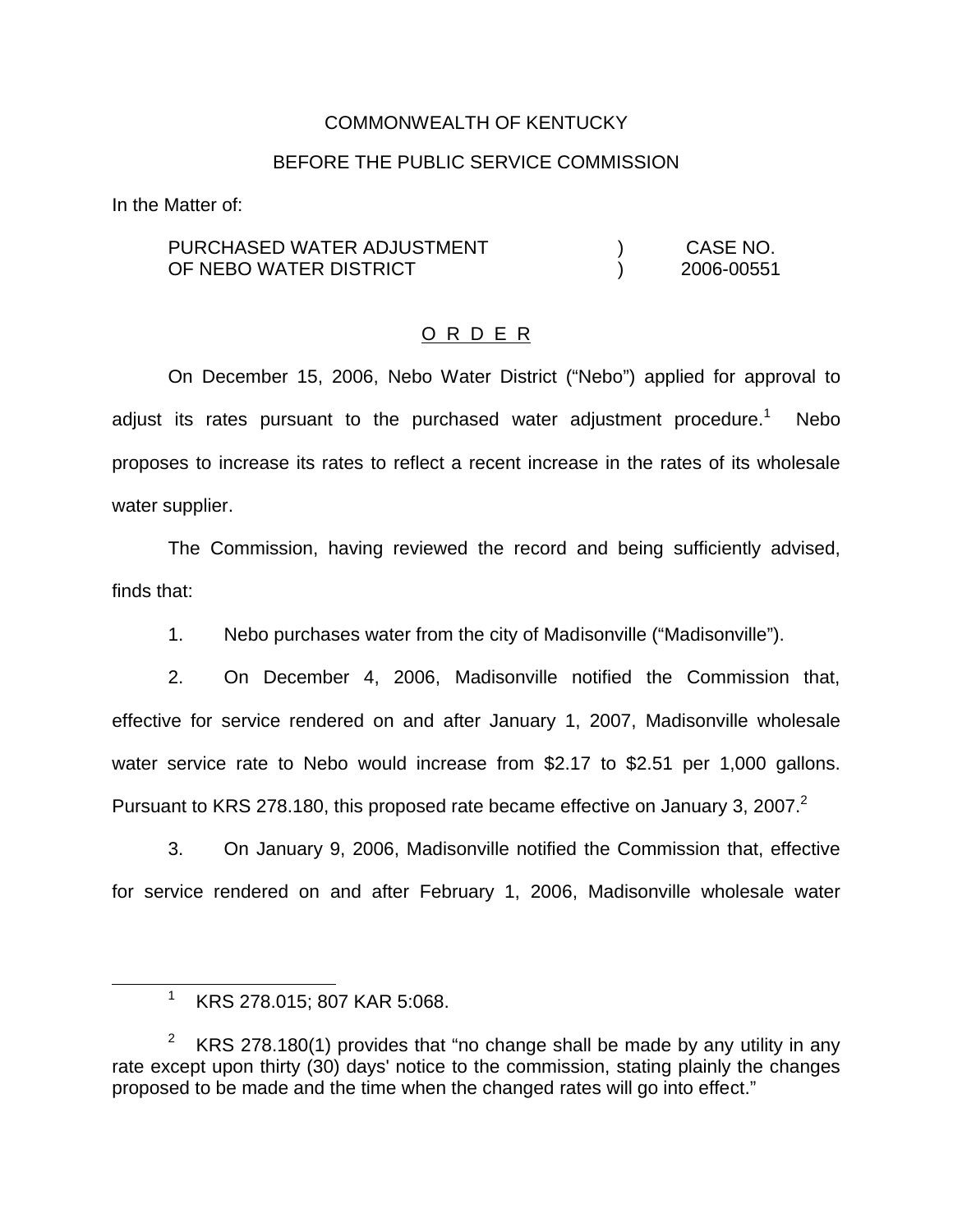service rate to Nebo would decrease from \$2.19 to \$2.17 per 1,000 gallons. This proposed reduction became effective on February 1, 2006.

4. During the 12 months ending September 30, 2006, Nebo purchased 159,399,000 gallons of water from Madisonville and sold 131,957,000 gallons.

5. Administrative Regulation 807 KAR 5:068, Section 2, required Nebo to reduce its rates to reflect the decrease in Madisonville's wholesale water service rate. The reduction in Madisonville's wholesale water service rate produced an annual decrease of \$3,188 in Nebo's cost of purchased water and a purchased water adjustment of \$0.02 per 1,000 gallons.

6. Nebo overcharged its customers approximately \$2,922 between February 1, 2006 and December 31, 2006 as a result of its failure to comply with Administrative Regulation 807 KAR 5:068, Section 2. To correct for these overcharges, Nebo should reduce each customer's monthly bill by \$0.27 per 1,000 gallons for the billing period from January 3, 2007 to February 2, 2007.

7. Using \$2.17 per 1,000 gallons as the base rate and \$2.51 per 1,000 gallons as the changed rate, the increase in Nebo's cost of purchased water as a result of Madisonville's most recent adjustment in its wholesale water service rate is \$54,196, which results in a purchased water adjustment of \$0.41 per 1,000 gallons.

8. The purchased water adjustment of \$0.41 per 1,000 gallons is fair, just, and reasonable and should be approved.

9. The rates set forth in Appendix A to this Order reflect the increased cost of purchased water due to Madisonville's most recent adjustment in its wholesale water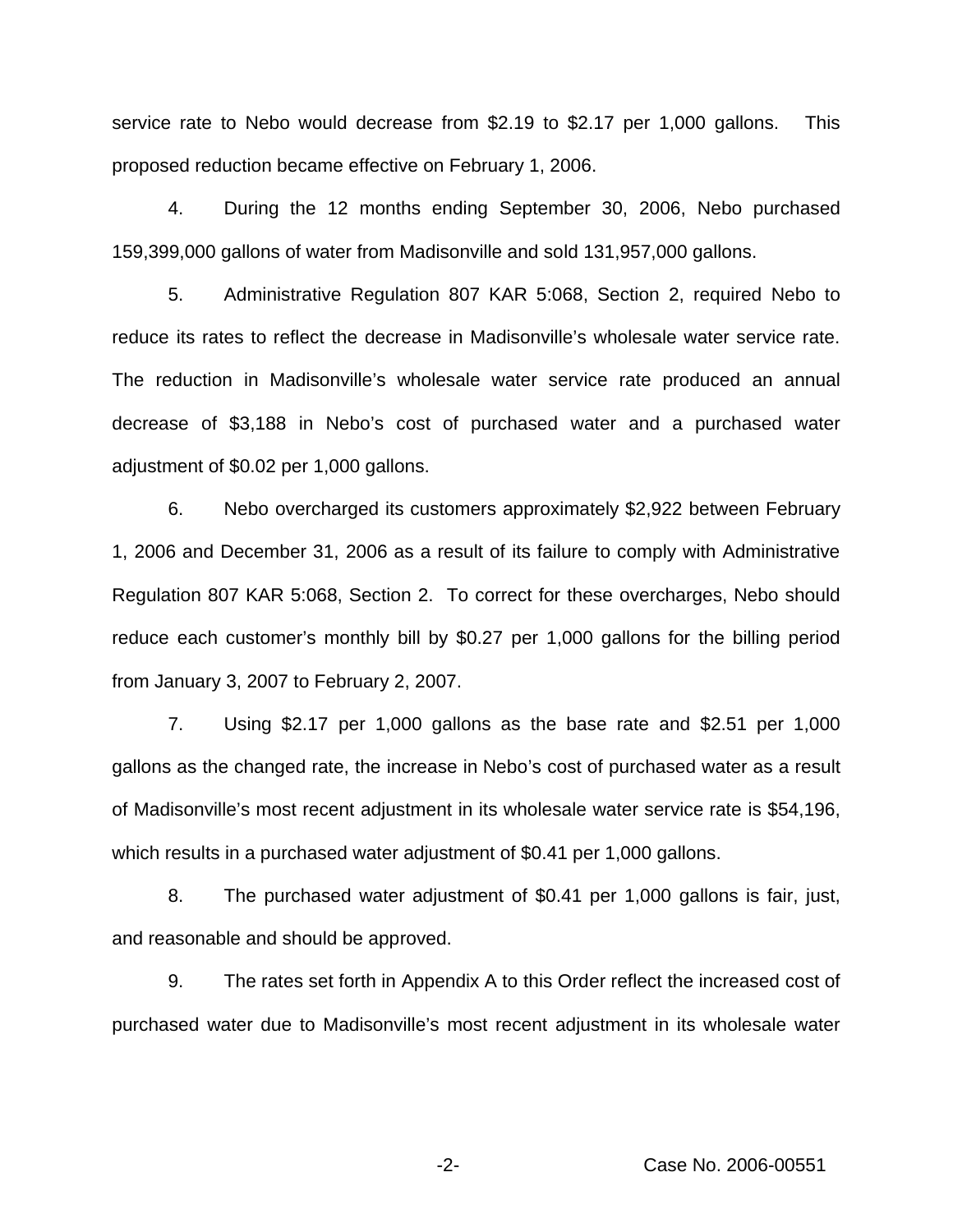service rates and a reduction of \$0.27 per 1,000 gallons reduction required to reflect Madisonville's reduction in its wholesale water service rates that was effective in February 2006. These rates should be in effect for one month to permit the refund of overcharges that Nebo assessed from February 1, 2006 to December 31, 2006.

10. The rates set forth in Appendix B to this Order reflect the increased cost of purchased water due to Madisonville's most recent adjustment in its wholesale water service rates. These rates should become effective for service rendered on and after February 3, 2006.

IT IS THEREFORE ORDERED that:

1. The purchased water adjustment of \$0.41 per 1,000 gallons is approved for service rendered on and after January 3, 2007.

2. Nebo shall assess the rates in Appendix A to this Order for water service provided from January 3, 2007 to February 2, 2007.

3. Nebo shall assess the rates in Appendix B to this Order for water service provided on and after February 3, 2007.

4. Within 20 days of the date of this Order, Nebo shall file with the Commission revised tariff sheets showing the rates approved herein.

Done at Frankfort, Kentucky, this 12<sup>th</sup> day of January, 2007.

By the Commission

ATTEST:

Executive Director

Case No. 2006-00551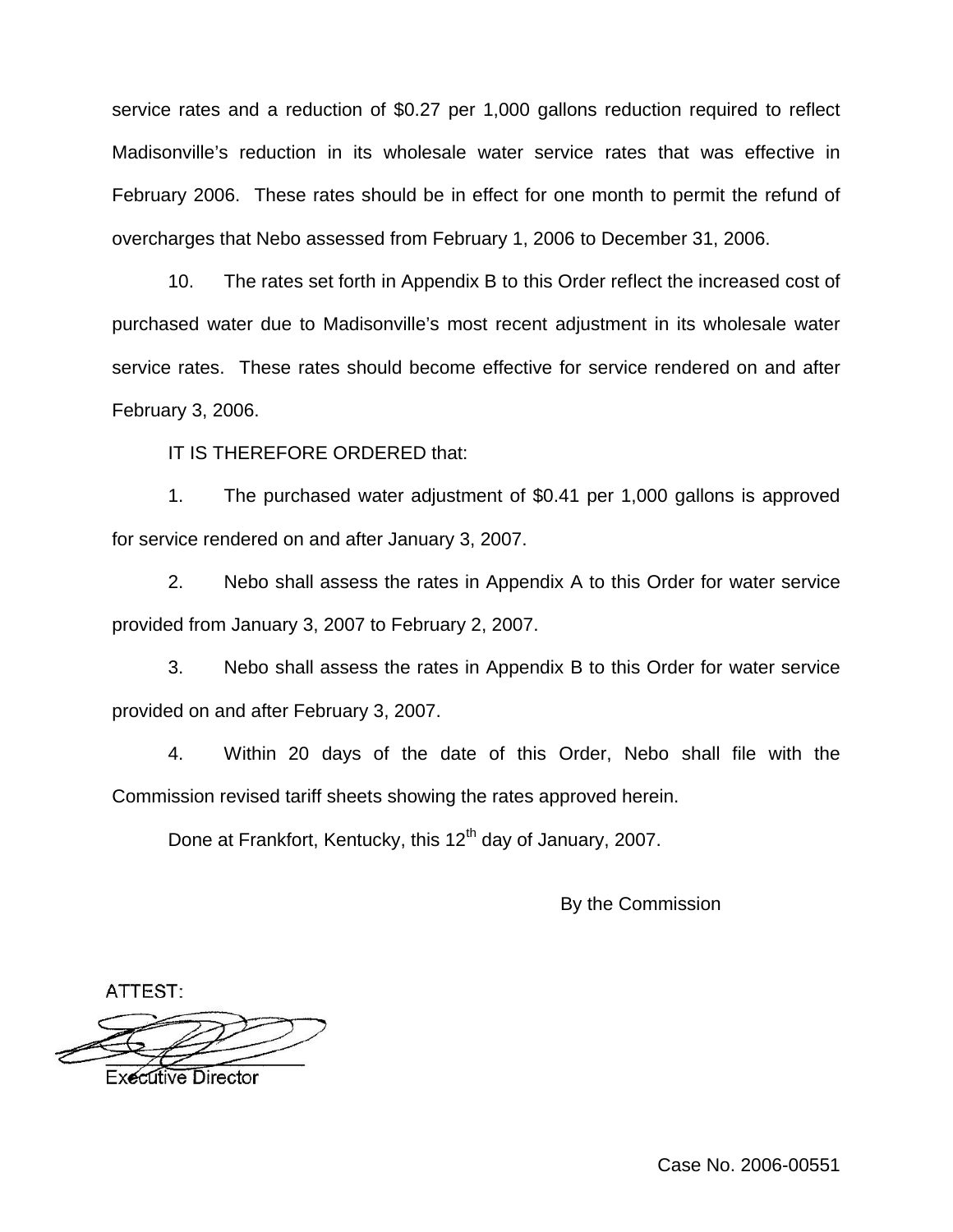# APPENDIX A

# APPENDIX TO AN ORDER OF THE KENTUCKY PUBLIC SERVICE COMMISSION IN CASE NO. 2006-00551 DATED January 12, 2007

The following rates and charges are prescribed for the customers in the area served by Nebo Water District for service rendered on or after January 3, 2007 and before February 2, 2007. All other rates and charges not specifically mentioned herein shall remain the same as those in effect under authority of the Commission prior to the effective date of this Order.

### MONTHLY WATER RATES

| First |                     | 2,000 Gallons | \$12.64 Minimum Bill   |
|-------|---------------------|---------------|------------------------|
| Next  |                     | 2,000 Gallons | 5.82 Per 1,000 Gallons |
|       | Next 6,000 Gallons  |               | 4.82 Per 1,000 Gallons |
|       | Next 10,000 Gallons |               | 4.32 Per 1,000 Gallons |
|       | Over 20,000 Gallons |               | 3.82 Per 1,000 Gallons |
|       |                     |               |                        |

#### MINIMUM BILLS

| $5/8$ lnch $X$ 3/4 lnch | \$12.64 First 2,000 Gallons |
|-------------------------|-----------------------------|
| 1 Inch                  | 24.28 First 4,000 Gallons   |
| $1-1/2$ Inch            | 53.20 First 10,000 Gallons  |
| 2 Inch                  | 96.40 First 20,000 Gallons  |
| 3 Inch                  | 134.60 First 30,000 Gallons |
| 4 Inch                  | 211.00 First 50,000 Gallons |
|                         |                             |